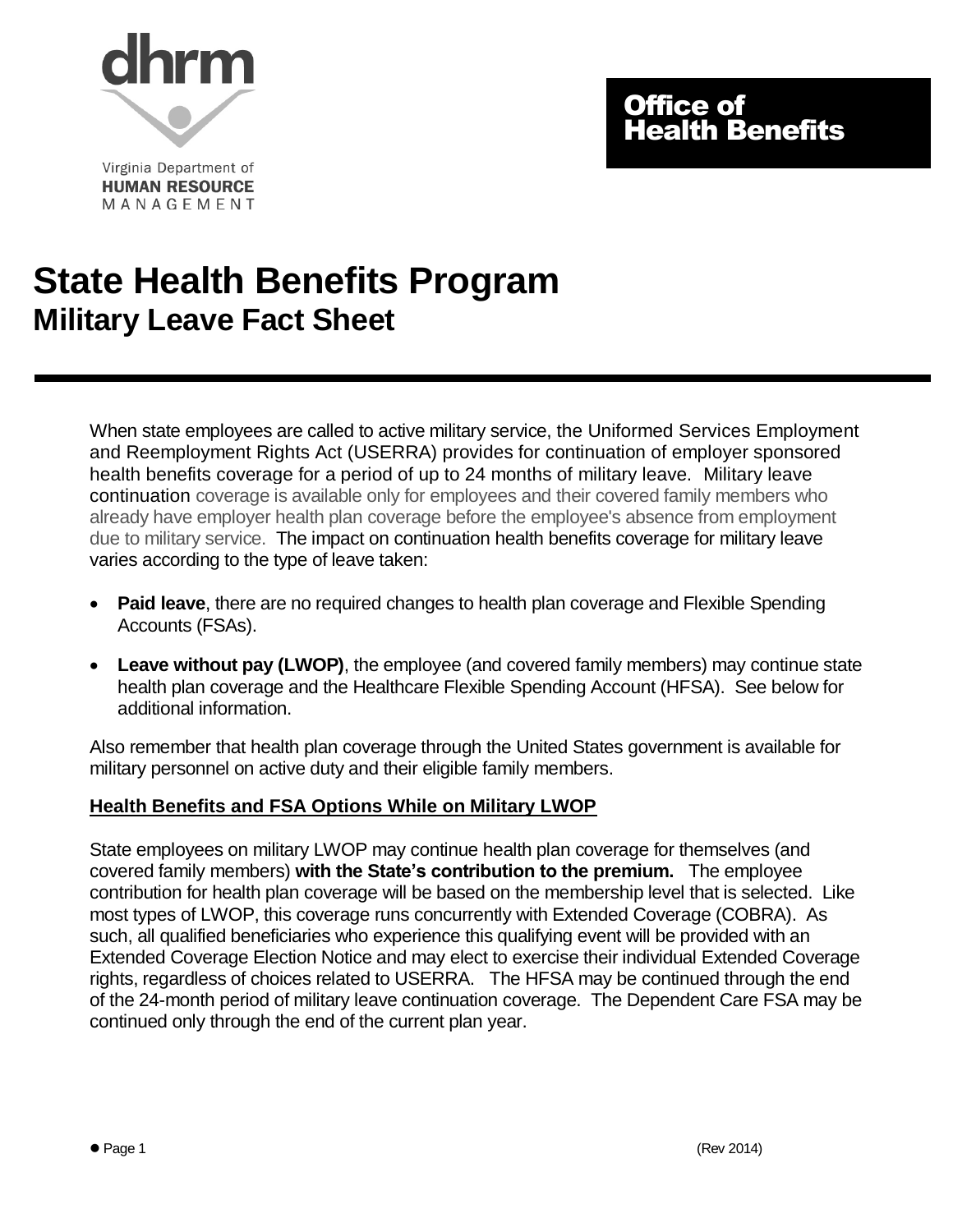# **Who May Enroll in Military Leave Continuation Coverage?**

Only the employee who performs uniformed service has the right to elect military leave continuation coverage. While another person, such as a family member, may elect continuation coverage on behalf of an employee, family members (including the spouse) of the employee do not have independent election rights. Covered dependents do have independent election rights under extended coverage (COBRA).\* This means that a family member cannot elect military leave continuation coverage without the employee.

### **What Actions Do Are Required?**

The agency will provide two notices regarding health benefits while on Military Leave

- Notice of Military Leave Continuation Coverage the 24-month period begins on the first day of military leave without pay, if elected, for employee and covered family members
- Extended Coverage Election Notice Coverage begins the first of the month following the beginning of military lwop, if elected, for employee and/or covered family members.

If Military Leave Continuation Coverage is chosen for the health plan coverage and/or the HFSA during military leave, premiums and FSA contributions must be paid to the agency on the first of each month. Premiums and HFSA contributions may be payroll deducted during periods of paid leave (including military supplemental pay). Another option is a pre-tax lump-sum deduction taken from the final payroll before leave begins.

Employees going on military leave may also waive continuation coverage, reduce membership in health plan coverage, and cancel the FSAs by notifying the agency's Human Resources Office within 60 days of the beginning of military leave. Changes are prospective, the first of the month following receipt of the request.

#### **If no action is taken, the Human Resources office will terminate continuation coverage elections (health insurance and HFSA) for non-payment.**

#### **\*Extended Coverage (COBRA)**

This is a term used to describe coverage that government employers are required to offer under the provisions of the Public Health Service Act. These provisions also apply to private employers under the Consolidated Omnibus Budget Reconciliation Act of 1986 (COBRA). In certain instances, such as going on active duty military LWOP, employees and enrolled family members may continue coverage for a specified period of time. This coverage runs concurrently with Military Leave Continuation Coverage.

#### **Returning from Active Military Duty**